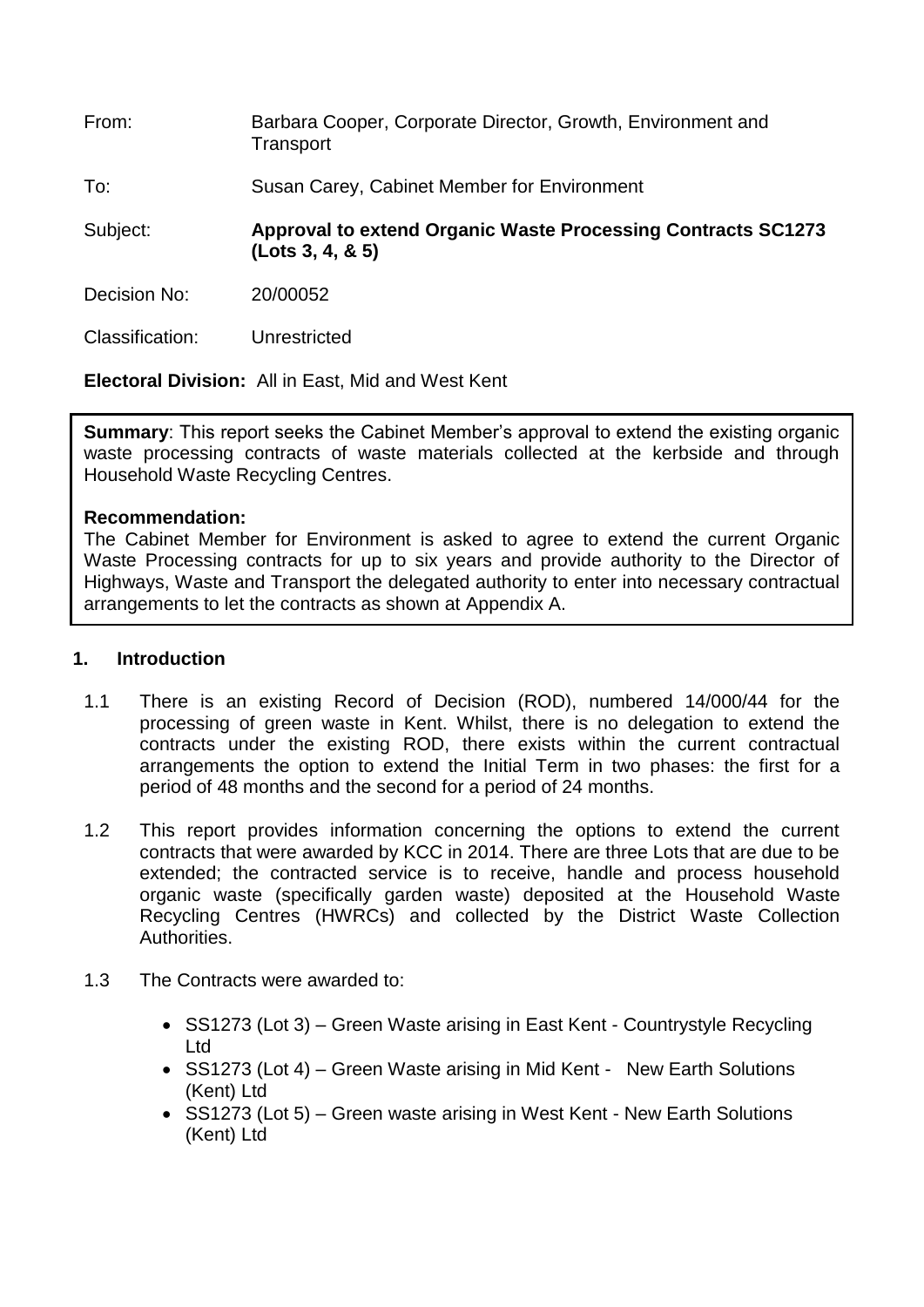- 1.4 The contract (Lot 3) with Countrystyle Recycling Limited already contains conditions for incorporating the processing of garden waste collected from the kerbside; this is additional volume to that currently received at Household Waste Recycling Centres, and, is in accordance with Regulation 72(1)(a) of the Public Contract Regulations 2015.
- 1.5 The extension of this contract will enable KCC to meet future demand by incorporating the processing of green waste collected from the kerbside by the Waste Collection Authorities in East Kent when the title of Waste transfers to KCC on 16 January 2021.
- 1.6 The extension for Lots 4 & 5 will be retrospective, as the initial term expired on the 1<sup>st</sup> April 2020, obtaining the mutual consent from New Earth Solutions to enter into the extension; the business continuity planning and operations around the Covid-19 pandemic has led to the delay of seeking this approval.

## **2. Financial Implications**

- 2.1 Across both phases of the contract extensions, there is sufficient budget to fund the service.
- 2.2 KCC's Waste Management's budget for the current year (2019/2020) for the Organics contracts is £2,221,900.00. The costs for the two extensions are:
	- Phase 1 extension  $-48$  months = £8,407,431.00
	- Phase 2 extension  $-24$  months = £4,606,122.00
- 2.3 These are revenue-based expenditure contracts that are within existing budgets, however, there is an opportunity to realise savings by negotiating a reduction to the gate fee for green waste received in East Kent when the requirement to process both kerbside and HWRC green waste increases the volumes of green waste processed by Countrystyle Recycling Limited.
- 2.4 The Authority will satisfy itself that the existing gate fees compare favourably with market prices.

## **3. Legal Implications**

3.1 Under the Environmental Protection Act 1990, the Waste Disposal Authority has a legal obligation to provide a waste disposal service. The original commissioning solution enabled the Authority to discharge its statutory duty as Waste Disposal Authority. KCC will be using Regulation 12 (Public Contracts between entities within the public sector) of the Public Contracts Regulations 2015 to extend these Contracts.

#### **4. Policy Framework**

4.1 The proposed decision meets the objectives of 'Increasing Opportunities, Improving Outcomes: Kent County Council's Strategic Statement (2015-2020) regarding the following outcomes: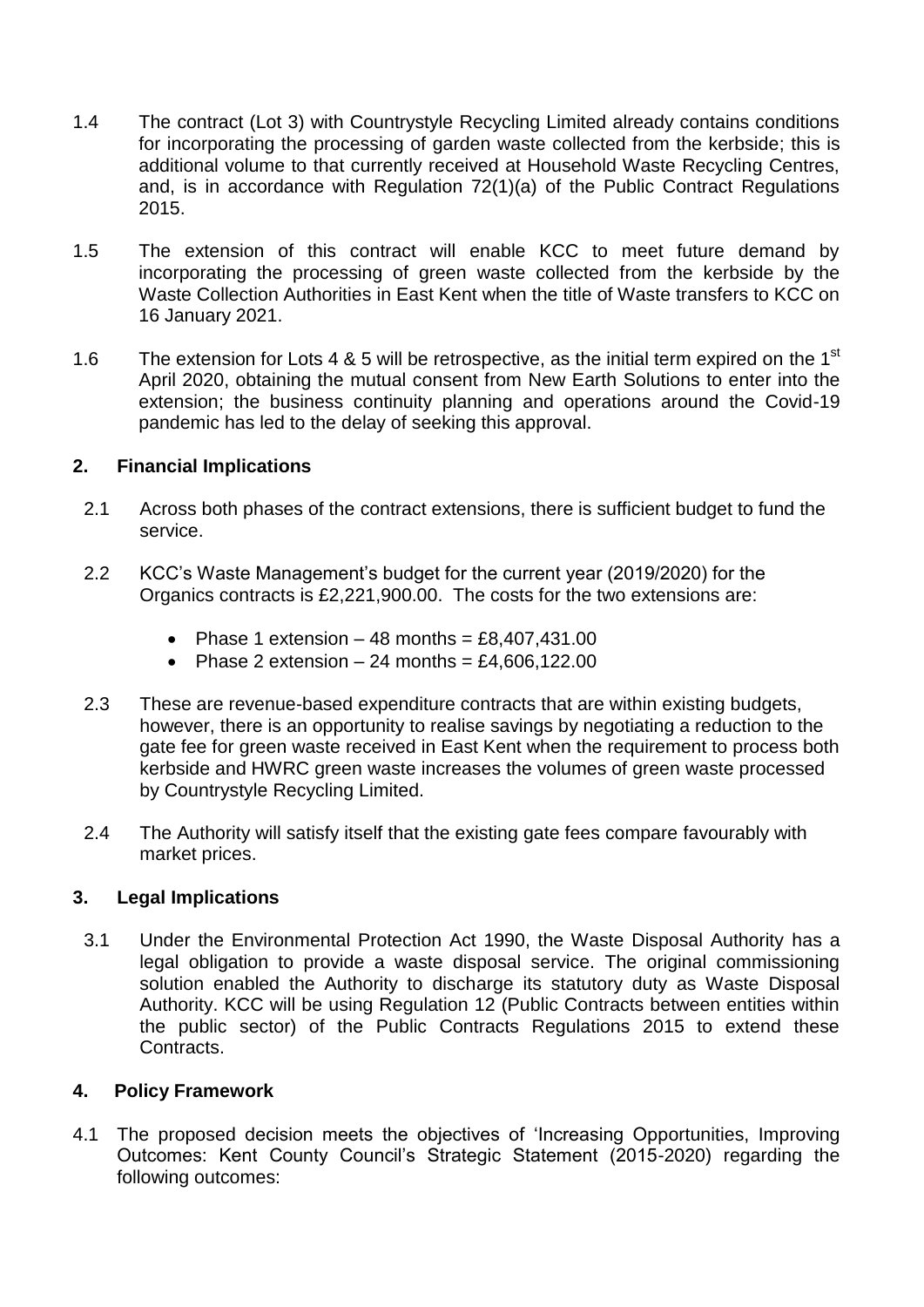- Kent Communities feel the benefits of economic growth by being in-work, healthy and enjoying a good quality of life.
- 4.2 The proposed decision also aligns to the Vision of the Kent Joint Municipal Waste Management Strategy (KJMWMS) 2018/19 to 2020/21, meeting the following outcomes:
	- By 2020/21, the KRP will recycle and compost at least 50% of household waste tonnage.
	- By 2020/21, the KRP will ensure no more than 2% of Kent's municipal waste ends at landfill.

## **5. Equalities Impact Assessment and Risk Assessment**

5.1 The Equality Impact Assessment undertaken concluded that no Protected Characteristics will be impacted upon either positively or negatively as a result of these contract awards. This is predominately due to the contracts delivering a noncustomer facing service.

## **6. Conclusions**

6.1 Waste Management is currently being deployed in several complex, challenging commissioning activities. The current organic waste processing contracts are performing satisfactorily and therefore, as there are existing options in place within the current contracts, it is possible to invoke these to allow for the continuity of the statutory services. Waste Management will investigate the possibility of a reduced gate fee within the Countrystyle Recycling Contract due to increased tonnages from January 2021.

# **7. Recommendation**:

The Cabinet Member for Environment is asked to agree to extend the current Organic Waste Processing contracts for up to six years and provide authority to the Director of Highways, Waste and Transport the delegated authority to enter into necessary contractual arrangements to let the contracts as shown at Appendix A.

## **8. Background Documents**

Appendix A – Proposed Record of Decision Appendix B - Equalities Impact Assessment Screening Report

## **9. Contact details**

Report Author:

Kay Groves - Waste Services Manager 03000 411642 kay.groves@kent.gov.uk